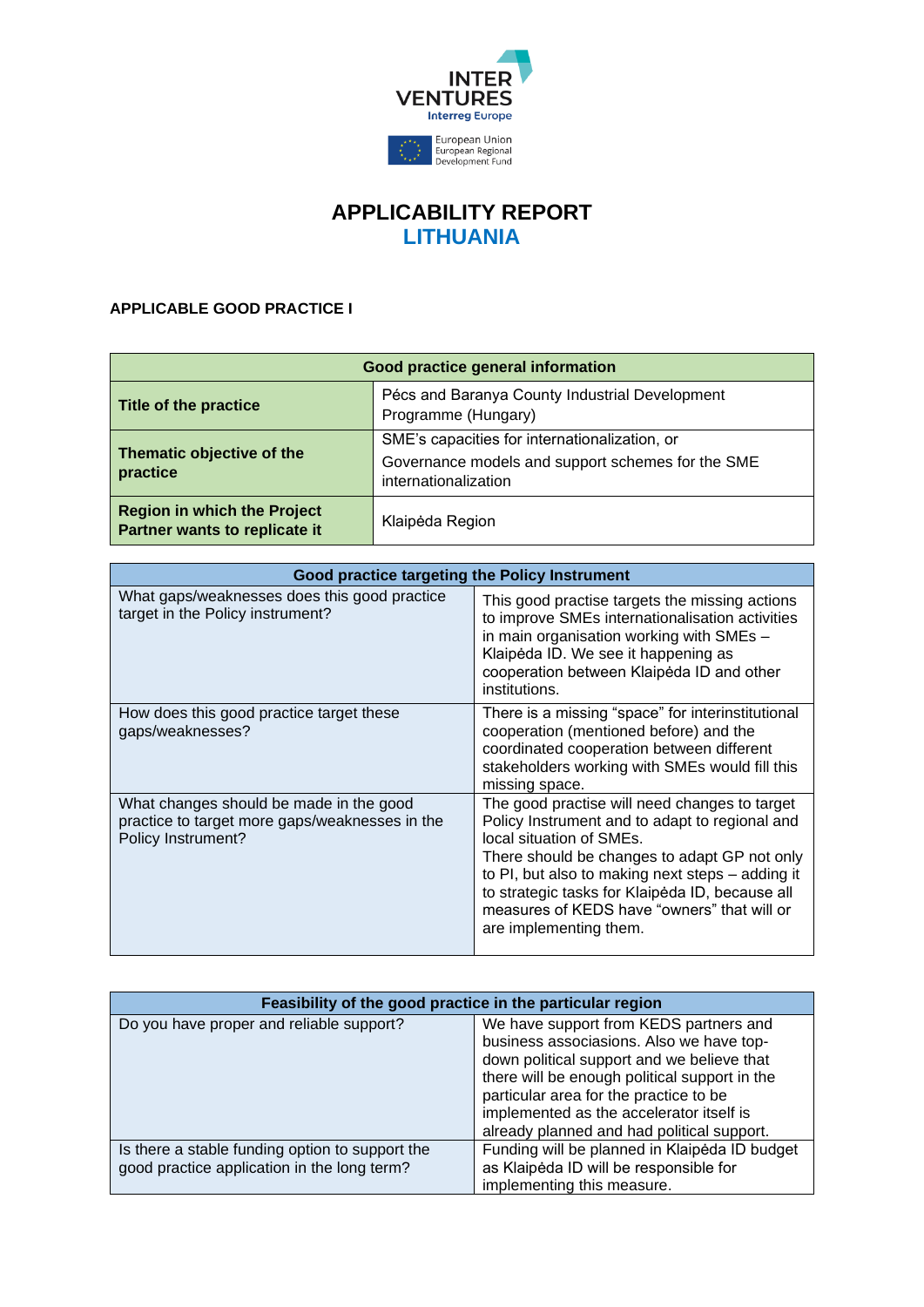| Are there any factors (of political or economic<br>nature) that can clearly prevent implementation of<br>this good practice? | There should be no factors that could prevent<br>implementation of this action. If there would be<br>lack of financial resources for this measure in<br>2021, it would be planned the next year.                                                                                                                               |
|------------------------------------------------------------------------------------------------------------------------------|--------------------------------------------------------------------------------------------------------------------------------------------------------------------------------------------------------------------------------------------------------------------------------------------------------------------------------|
| Are there any factors (of political or economic<br>nature) that can clearly foster its implementation?                       | There are some possibilities both political and<br>economical - if politics will give more attention<br>to SMEs development actions, there is a<br>possibility that more finances will be located to<br>make this progress. Also the possible scenario<br>can be a participation in the project in new EU<br>financing period. |

| Adaptation of the good practice in the particular region             |                                                                                                                                                                                                                                                                                                                                                                                                                                                                                                                                                                                                                                                                                                                                                                                                                                        |
|----------------------------------------------------------------------|----------------------------------------------------------------------------------------------------------------------------------------------------------------------------------------------------------------------------------------------------------------------------------------------------------------------------------------------------------------------------------------------------------------------------------------------------------------------------------------------------------------------------------------------------------------------------------------------------------------------------------------------------------------------------------------------------------------------------------------------------------------------------------------------------------------------------------------|
| Can the existing design of the good practice be<br>applied as it is? | The plan is to apply only a part of GP. As<br>Klaipėda ID is not a chamber organisation that<br>includes a number of member companies, it<br>works as agency aimed at promoting the<br>economic sectors covered by the strategy, so<br>the measures taken by these agencies are and<br>will be focused on the promotion of specific<br>sectors identified in the KEDS. As for SMEs<br>there will be priority to innovation, blue<br>economy, etc.<br>Planning to apply these parts:                                                                                                                                                                                                                                                                                                                                                    |
|                                                                      | identifies promising development<br>initiatives and potential R&D projects of local<br>SMEs and initiate dialogue and foster<br>cooperation between them, seeking future<br>successful projects that can have a multiplier<br>effect later:<br>involves local institutions (like Klaipėda<br>University, KMTP) and facilitates and<br>encourages the practical ways of knowledge<br>transfer between these institutions and local<br>firms:<br>(NEW) supports SMEs<br>internationalisation activities and help to<br>develop the necessary skills through various<br>projects;<br>(doing NOW) establishes operational<br>contacts with local companies of multinational<br>or large domestic firms in order to assess their<br>needs and facilitate the cooperation between<br>them and the local SMEs and scientific<br>institutions. |
|                                                                      | Not planning to apply:<br>build up partnership with local<br>communities in order to assess local needs and<br>coordinate developments in line with the needs<br>of economic actors, and communicates<br>integrated development needs and<br>opportunities to potential investors and to<br>government bodies responsible for economic<br>development and public funds management.<br>There were a discussion about the last part -<br>building the partnership, but Klaipėda ID team<br>is too small to carry this extra activities,<br>especially communication with local                                                                                                                                                                                                                                                           |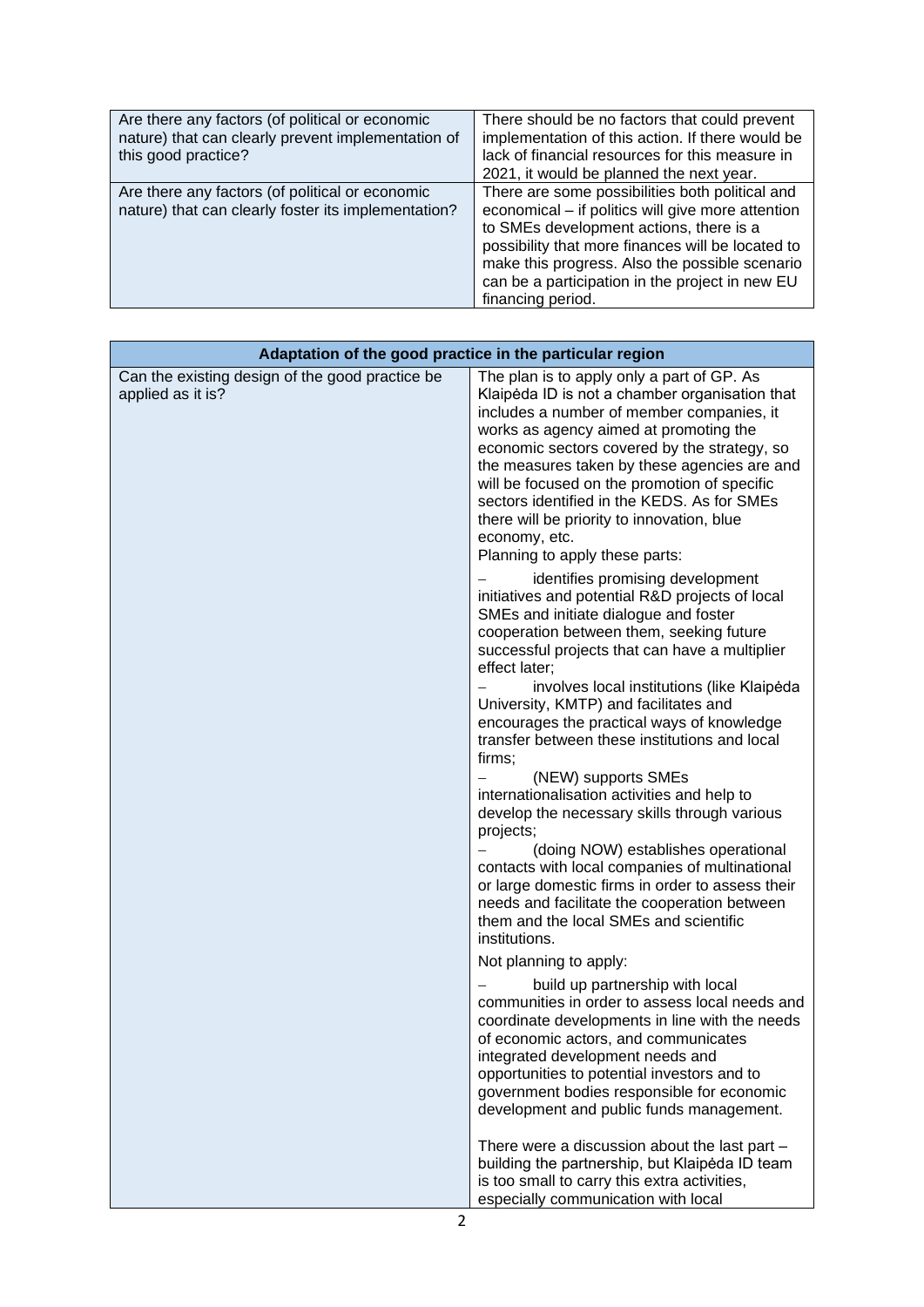|                                                                                                                       | communities. Now Klaipėda ID has a<br>communication with local business<br>communities.                                                                                                                                                                                                                                                                                                                                              |
|-----------------------------------------------------------------------------------------------------------------------|--------------------------------------------------------------------------------------------------------------------------------------------------------------------------------------------------------------------------------------------------------------------------------------------------------------------------------------------------------------------------------------------------------------------------------------|
| To what extent does the application of the good<br>practice targets the problems in the application<br>area?          | In Klaipėda region there are some great<br>projects of business and university<br>collaboration, or business and KMTP<br>collaboration, but we still lack sustainable<br>collaboration on SMEs internationalization,<br>because most projects focus on education or<br>innovations and the application of good<br>practice will help to create a package of<br>measures to promote the internationalization of<br>SME <sub>s</sub> . |
| Which aspects of the good practice would you<br>have to change in order to adapt them to the<br>needs of your region? | The decision-making process of the good<br>practice can't be replicated in the Klaipeda<br>region because of the different situation of the<br>GP activities and different parties involved.<br>The main actor – the actions of GP will be<br>carried out by local economic development<br>agency - Klaipėda ID and not by chambers.                                                                                                 |
| How do you plan to change them?                                                                                       | As Klaipeda city municipality has no role in<br>local chambers decision making and there is a<br>need of coordination of cooperation between<br>stakeholders, the plan is to give this role to<br>Klaipeda ID that is established by Klaipeda City<br>Municipality.                                                                                                                                                                  |

| Transferability/applicability of the good practice in the particular region |                                                                                                                                                                                                                                                                                                                                                                                                                                                                                                                                                                                         |
|-----------------------------------------------------------------------------|-----------------------------------------------------------------------------------------------------------------------------------------------------------------------------------------------------------------------------------------------------------------------------------------------------------------------------------------------------------------------------------------------------------------------------------------------------------------------------------------------------------------------------------------------------------------------------------------|
| Target groups involved:                                                     | Involved target group is SMEs.<br>The key actors in Klaipėda region should be:<br>University, KMTP, SMEs, Municipality, Klaipėda<br>ID, SME associations. We plan to continue on<br>creating a network of institutions and work<br>together on helping SMEs. Klaipėda ID is the<br>key institution on working with Klaipėda<br>economic development, but there is a necessity<br>of working together with key actors.<br>The key actors that should be actively involved<br>are main partners of KEDS, except for<br>administration of Klaipėda port and free<br>economic zone company. |
| Multi-level and multi-professional approach:                                | Both in Klaipėda city municipality administration<br>and Klaipėda ID there team members have<br>competences to ensure a successful<br>implementation, also there is a possibility that<br>the experts from various partner organisations<br>will join the process.<br>There is enough professional commitment,<br>competences and there will be found enough<br>staff resources to implement the chosen actions<br>of the GP.                                                                                                                                                           |
| <b>Human resources:</b>                                                     | The transferred good practice can rely on the<br>equivalent amount of well-qualified, clearly<br>defined and committed human resources.<br>The new context should not require a shift of<br>human resources to different institutions and/or<br>stakeholders but that can happen.                                                                                                                                                                                                                                                                                                       |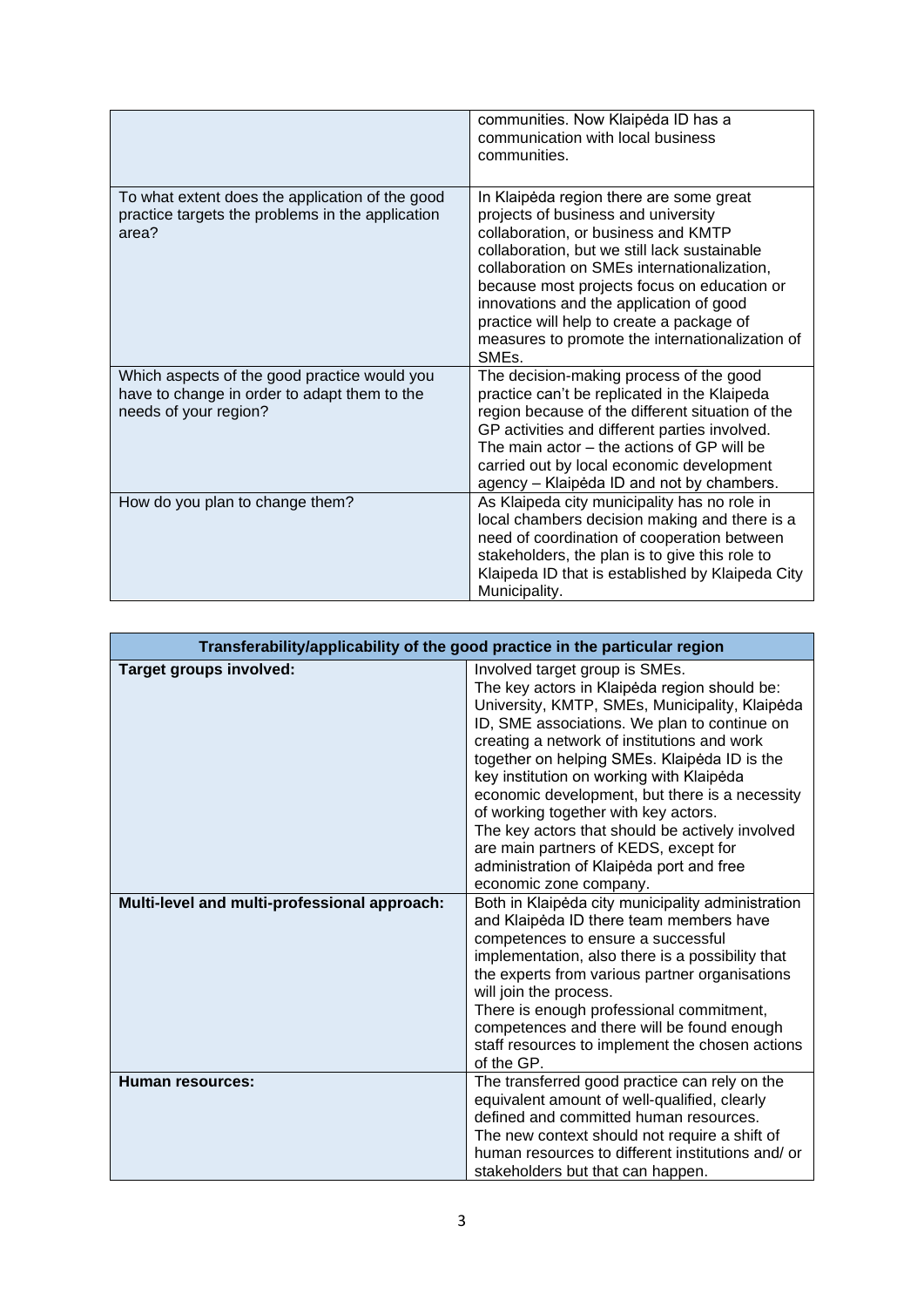| There is Klaipėda ID team with high social skills<br>available to drive the GP implementing process<br>and foster networks. |
|-----------------------------------------------------------------------------------------------------------------------------|
|                                                                                                                             |

| Timeline and action plan | The changes to the PI are already made, but    |
|--------------------------|------------------------------------------------|
|                          | there are still some works that has to be done |
|                          | for implementing the GP. The possible timeline |
|                          | would be up to 12 months if there is enough    |
|                          | budget for implementing.                       |

## **APPLICABLE GOOD PRACTICE II**

| Good practice general information                                   |                                         |  |
|---------------------------------------------------------------------|-----------------------------------------|--|
| Title of the practice                                               | CAST (Spain)                            |  |
| Thematic objective of the<br>practice                               | Improving SMEs competitiveness policies |  |
| <b>Region in which the Project</b><br>Partner wants to replicate it | Klaipėda Region                         |  |

| Good practice targeting the Policy Instrument                                                                   |                                                                                                                                                                                                                                                                                                                                                                                                                                                                                                     |
|-----------------------------------------------------------------------------------------------------------------|-----------------------------------------------------------------------------------------------------------------------------------------------------------------------------------------------------------------------------------------------------------------------------------------------------------------------------------------------------------------------------------------------------------------------------------------------------------------------------------------------------|
| What gaps/weaknesses does this good practice<br>target in the Policy instrument?                                | Slow development of start-ups is visible in<br>Klaipeda region, they are especially lacking in<br>the tourism sector, which is considered to be<br>one of the priority sectors of Klaipeda region.<br>The implementation of good practice would<br>help to target the specific start-ups and SMEs<br>and to create an accelerator program to foster<br>growth and internationalization.                                                                                                             |
| How does this good practice target these<br>gaps/weaknesses?                                                    | The main objective of CAST is to support the<br>creation, business development and scaling-up<br>through<br>companies<br>incubators<br>οf<br>and<br>accelerators integrating creativity, art and<br>design skills with cutting-edge technology,<br>science and other relevant expertise.<br>The plan is to narrow the direction of support<br>targeting investment and efforts at SMEs and<br>startups in the sector that are emerging or<br>operating in the blue economy                          |
| What changes should be made in the good<br>practice to target more gaps/weaknesses in the<br>Policy Instrument? | The good practise don't need changing in case<br>of targeting PI, but it can't be fully<br>implemented assessing the cost of the full<br>activity as the original good practise was<br>implemented during the project and had a<br>bigger budget that is not possible on this<br>implementation. Therefore good practise will<br>be implemented partly - SMEs and startups<br>accelerator will be organised which will have a<br>direct impact on business development and<br>internationalization. |

## **Feasibility of the good practice in the particular region**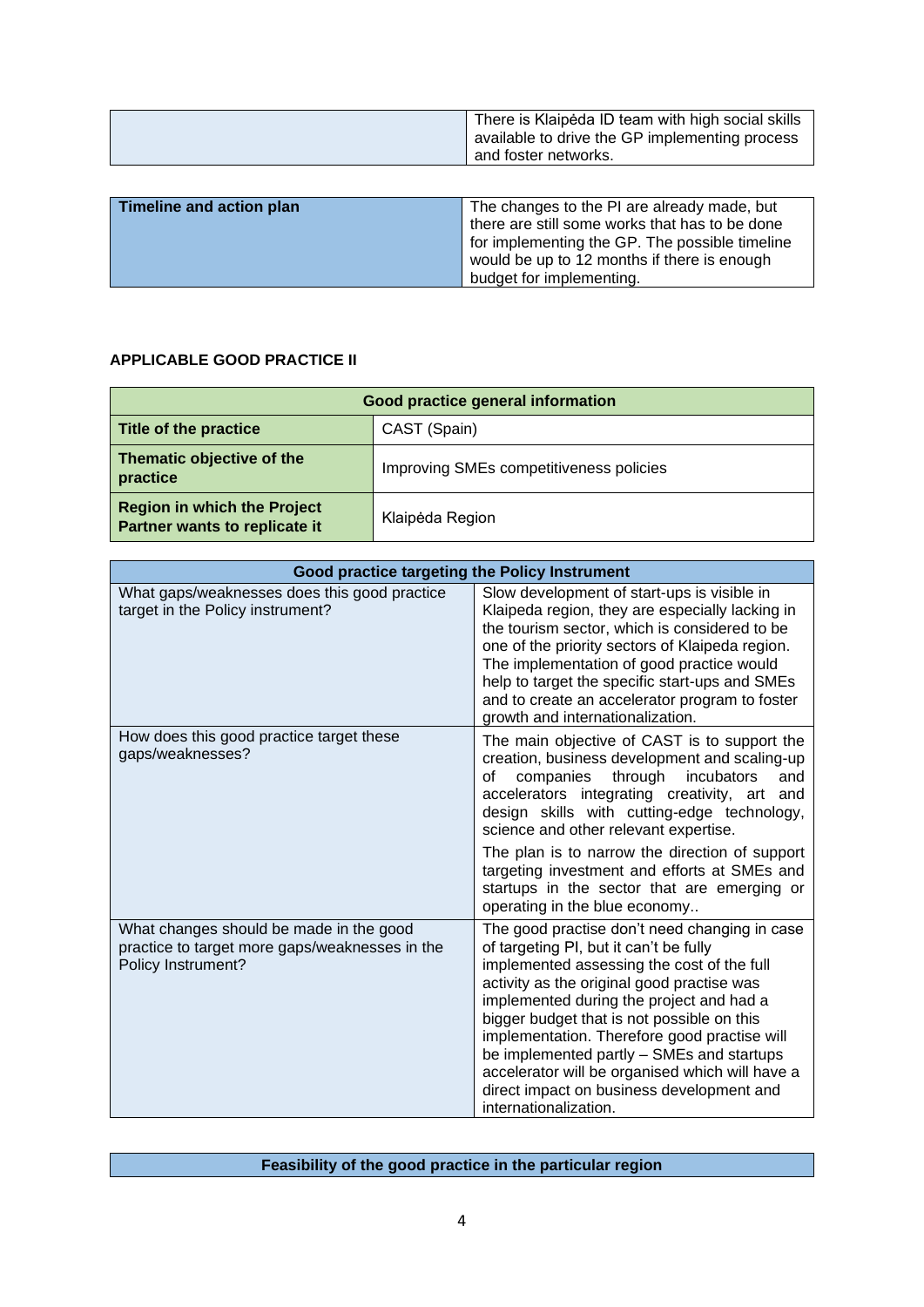| Do you have proper and reliable support?            | Full GP is not applicable if not implementing    |
|-----------------------------------------------------|--------------------------------------------------|
|                                                     | EU funded project, because of the huge           |
|                                                     | budget of original GP. The budget of creating    |
|                                                     | the accelerator is much smaller and is planned   |
|                                                     | for 200 thousand Euros.                          |
|                                                     | We have support from KEDS partners and           |
|                                                     | also business associations. Also we have top-    |
|                                                     | down political support and we believe that       |
|                                                     | there will be enough political support in the    |
|                                                     | particular area for the practice to be           |
|                                                     | implemented as the accelerator itself is         |
|                                                     | already planned and had political support.       |
| Is there a stable funding option to support the     | For an accelerator is a planned budget for       |
| good practice application in the long term?         | 2022, so the first activities for preparation    |
|                                                     | need to start in 2021 and the accelerator itself |
|                                                     | would take place in 2022. The funding is         |
|                                                     | already planned in Klaipeda ID and               |
|                                                     | Municipality's budget.                           |
| Are there any factors (of political or economic     | There are no factors that could prevent          |
| nature) that can clearly prevent implementation of  | implementation of GP, because it has planned     |
| this good practice?                                 | and approved budget.                             |
| Are there any factors (of political or economic     | If there would be similar projects in new EU     |
| nature) that can clearly foster its implementation? | funding period there will be a possibility of    |
|                                                     | implementing the full GP.                        |

| Adaptation of the good practice in the particular region             |                                                                                                                                                                                                                                                                                                                                                                                                               |
|----------------------------------------------------------------------|---------------------------------------------------------------------------------------------------------------------------------------------------------------------------------------------------------------------------------------------------------------------------------------------------------------------------------------------------------------------------------------------------------------|
| Can the existing design of the good practice be<br>applied as it is? | As this GP is implemented during the EU<br>funded project, there is no possibility that it<br>could be implemented fully on municipalities<br>budget. We do not have a plan to create a<br>network of accelerators, but to create an<br>accelerator that will help SMEs to develop and<br>to go international. Also if there will be a<br>possibility to join these kind of networks, we will<br>consider it. |
|                                                                      | In CAST GP there are four type of actions. We<br>plan to implement two:                                                                                                                                                                                                                                                                                                                                       |
|                                                                      | Business support: models and delivery.<br>Business support actions, identification of novel<br>methods and identification of most effective<br>scale up actions. It also involves developing or<br>transferring methods and testing them with SME<br>audiences.                                                                                                                                               |
|                                                                      | - Financing. Requirements for appropriate<br>means of supporting enterprises in getting<br>finance in a variety of situations.                                                                                                                                                                                                                                                                                |
|                                                                      | Actions that will not be implemented because of<br>the difference the situation:                                                                                                                                                                                                                                                                                                                              |
|                                                                      | - Mapping and showcasing. These two aspects<br>are combined as the mapping provides<br>recognition of conduits for dissemination at<br>project end and liaison during the project.                                                                                                                                                                                                                            |
|                                                                      | - Innovation and proof of concept. The nature<br>of innovation is structured on the basis of a<br>review of literature carried out by an expert<br>partner. These are developed in concert with<br>the partners, who are regularly involved in this<br>type of development and a means of support                                                                                                             |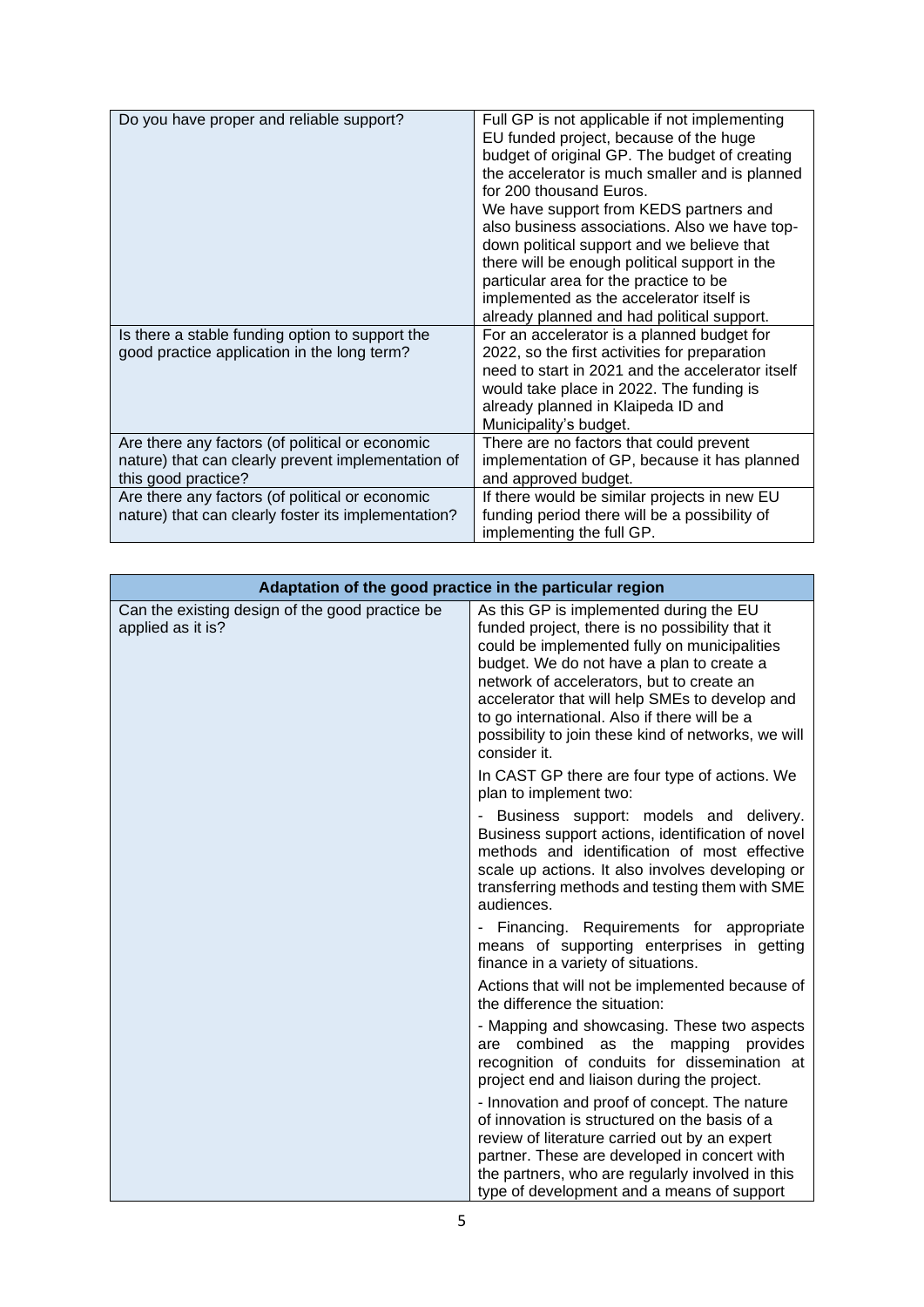|                                                                                                                       | identified and codified. Enterprises will be<br>assisted through the innovation process by<br>special creative sessions and by adoption of<br>the codified documentation, which will involve<br>internal training.                                                                                                                                                                                                                                                                     |
|-----------------------------------------------------------------------------------------------------------------------|----------------------------------------------------------------------------------------------------------------------------------------------------------------------------------------------------------------------------------------------------------------------------------------------------------------------------------------------------------------------------------------------------------------------------------------------------------------------------------------|
| To what extent does the application of the good<br>practice targets the problems in the application<br>area?          | Klaipeda Region lacks start-ups ecosystem and<br>we have anticipated this goal in KEDS.<br>Klaipeda ID has a goal "To establish a<br>business development accelerator - a<br>structured program for several months, for<br>which selected start-ups, with the help of<br>leading business representatives of Klaipėda<br>regions, should implement their ideas and<br>launch new products within the planned time."<br>And need to accelerate 10 start-ups during<br>period 2021-2022. |
| Which aspects of the good practice would you<br>have to change in order to adapt them to the<br>needs of your region? | The plan is only to create an accelerator, not a<br>network of accelerators.                                                                                                                                                                                                                                                                                                                                                                                                           |
| How do you plan to change them?                                                                                       | Abandon the idea of creating an international<br>network of accelerators.                                                                                                                                                                                                                                                                                                                                                                                                              |

| Transferability/applicability of the good practice in the particular region |                                                                                                                                                                                                                                                                                                                                                                                                                                                                                                                                                                                                                                                                                                                                  |
|-----------------------------------------------------------------------------|----------------------------------------------------------------------------------------------------------------------------------------------------------------------------------------------------------------------------------------------------------------------------------------------------------------------------------------------------------------------------------------------------------------------------------------------------------------------------------------------------------------------------------------------------------------------------------------------------------------------------------------------------------------------------------------------------------------------------------|
| Target groups involved:                                                     | The target group is considered as SMEs of<br>Klaipeda city and region, as in existing good<br>practice.<br>The decision-making process of the good<br>practice will be not replicated in the new region,<br>because there will be only Klaipeda region, not<br>as in GP - project partner regions.<br>The key actors that should be taken into                                                                                                                                                                                                                                                                                                                                                                                   |
|                                                                             | account are KMTP, Klaipėda University,<br>business associations, Klaipėda Region<br>Association, Klaipėda ID.<br>The plan is to engage them via KEDS.                                                                                                                                                                                                                                                                                                                                                                                                                                                                                                                                                                            |
|                                                                             | The identified group of stakeholders appropriate<br>to ensure the transferability of the good<br>practice.<br>The main stakeholders that should be actively<br>involved are Klaipėda ID, KMTP, Klaipeda<br>university.                                                                                                                                                                                                                                                                                                                                                                                                                                                                                                           |
| Multi-level and multi-professional approach:                                | All relevant sectors included in the good<br>practice be transferred in the applicable area.<br>The main actors will be - Klaipeda ID (as<br>economic development agency), Economic<br>Development group in Klaipeda city municipality<br>(as supervisor of the agency).<br>The whole team in charge for the applicability of<br>the good practice have enough competences to<br>ensure a successful implementation. Also there<br>will be support from stakeholders, so there is<br>enough professional commitment.<br>We believe there enough resources and<br>competences to properly disseminate the aim<br>and result of the good practice in the applicable<br>area to the extent that it is planned to be<br>implemented. |